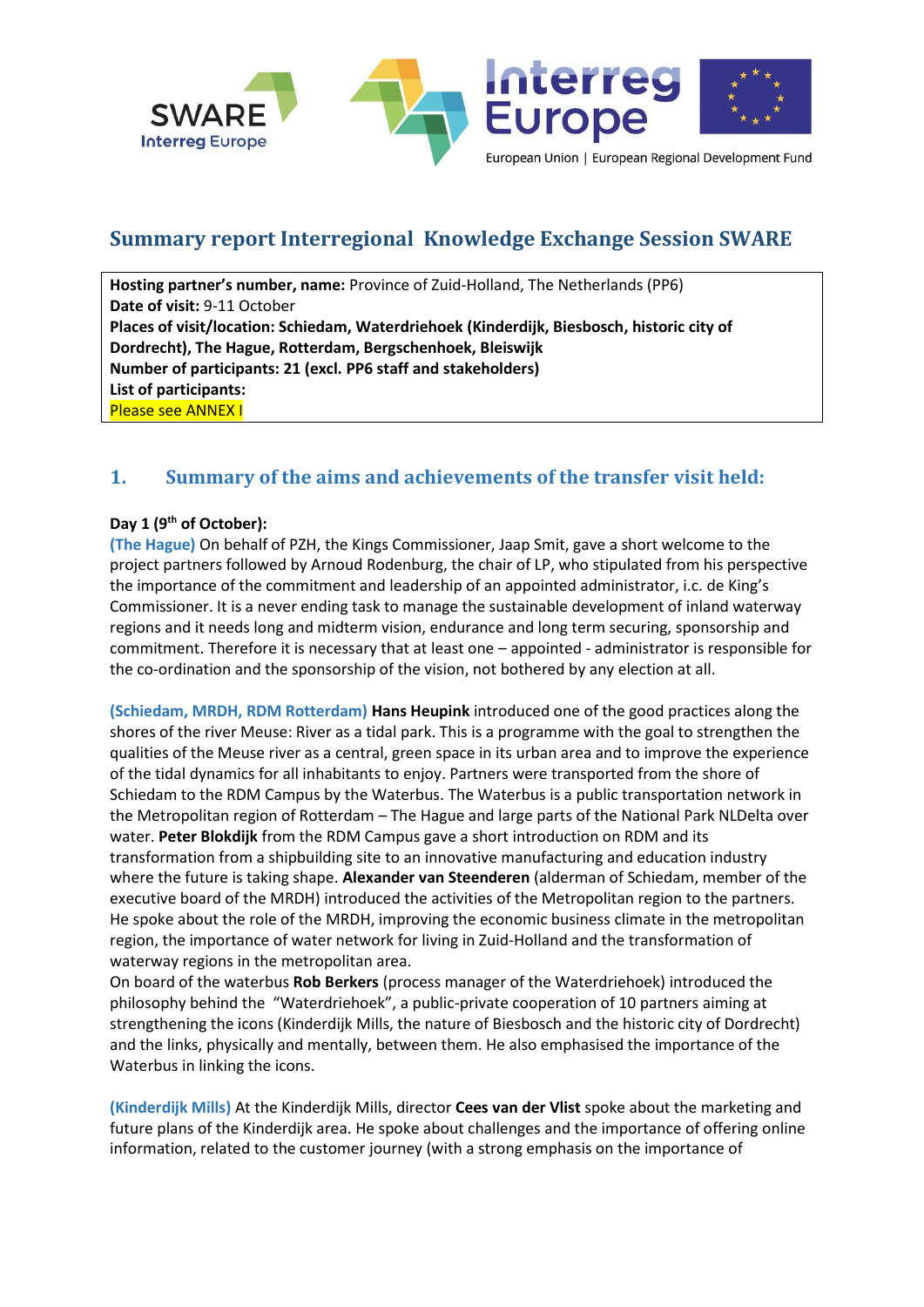

integrating web-related services). There was a short navigation on the water in the Kinderdijk area, where we could see (and hear) about the Kinderdijk Mills, the historical importance, today's usage and future plans, such as the new visitor centre and the increasing role for transport over water.

**(Biesbosch)** At the Visitor centre Biesbosch there were three interactive presentations. 1) Brand NL-Delta by **Marianne den Braven**. The NL Delta brand aims to be stronger together (1 brand instead of multiple), create more chances for nature and economy and to attract more attention and recognition for the greater area of the Delta of Zuid-Holland. 2) Brands of the National Parks of worldclass by **Angelique Vermeulen**. She explained different "touristic lines" that exist in the Netherlands. Based on different themes tourists are invited to explore more of the country. 3) Branding of Waterdriehoek / Dordrecht by **Gerben Baaij**. He explained how the involved parties, wanted to strengthen the physical and mental links between the three different icons, Kinderdijk, Biesbosch and Dordrecht, and how branding of the icons can serve as an important backbone for product-market combinations (and development).

**(Dordrecht)** From the Biesbosch there was a short navigation by electric boat to the historical city of Dordrecht. Here you could see the vast amount of green and blue that was in the middle of the city centre of Dordrecht. Short presentation by **Elio Barone** on the important historical shipbuilding in Dordrecht (genius loci). Navigation ended at Villa Augustus, an historical former water tower, which has been transformed into a hotel and restaurant.

#### **Day 2 (10th of October):**

**(The Hague)** Opening by **Adri-Bom Lemstra**, regional minister of spatial planning, economy and innovation, and tourism. Lecture on destination branding by **Paulus Emden Huitema**. He had the partners and stakeholders critically think about the effects of marketing (and what most destination branding campaigns do wrong). The point made is that one has to cherish your authenticity when it comes to city or region marketing. Be true to yourself. Tourists will not accept a fake image. This was followed by 4 parallel workshops. 1. Development of strong touristic destinations (facilitated by **Odette Hartgerink**). 2. River as a tidal park: how the metropolitan region rediscovers the delta (facilitated by **Hans Heupink**). 3. Cooperation on cultural heritage (facilitated by **Nadja van den Heuvel**). 4. Financing blue-green investments (facilitated by **Menko Wiersema**). See Annex III for detailed descriptions of the workshops. The workshops were open to project partners and stakeholders from the region. There were ample opportunities for discussion among project partners, stakeholders and facilitators.

**(Rotterdam)** Starting from the "living room" of the Plezierrivier de Rotte foundation partners were guided around the river de Rotte. **Damo Holt** explained the goals of the foundation, which are to increase the attractiveness and the publicity of the area of the Rotte and its surroundings. With three small boats, the project partners had a short navigation on the river de Rotte, where they could see houseboats and business activity on the shores. The project partners also saw illustrations of works that aim at increasing the attractiveness of the Rotte as a gateway to the city and – seen from the perspective of the city – as a gateway to the large and diverse recreational area near the city. At the restaurant Rebelz, **Klaasjan Krook**, told about his social mission as an entrepreneur on the shore of the Rotte. This restaurants helps female ex-detainees to reintegrate into the labour market.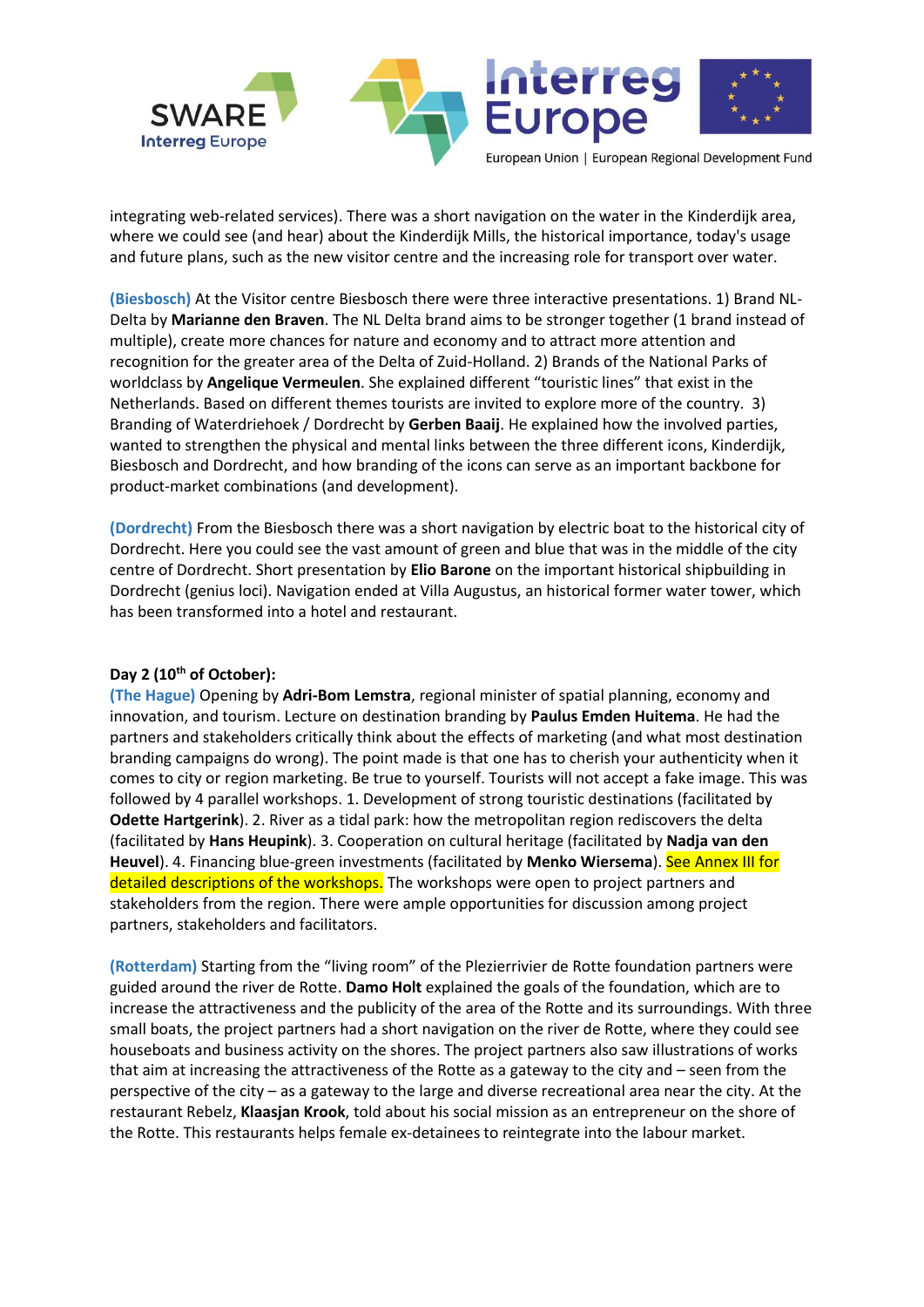

**(Bergschenhoek)** Short hike up the "mountain" in Bergschenhoek where you could see the 360 panorama of the MRDH/the Rotte area. Here we could also see business activity in the form of an outdoor ski facility. Short presentation by **Erik Rövenkamp** at the Ski- and skate center about entrepreneurship on the river de Rotte and the (cooperation within the) community of entrepreneurs (members) that wish to bring more visitors into the area together.

**(Bleiswijk)** At the restaurant Retraiterie Rottemeren a networking reception was planned, where partners and stakeholders could meet and discuss in an informal setting the programme of the first 2 days (and all other issues).

### **Day 3 (11th of October):**

**(The Hague)** Interactive introduction on "Big data for tourism strategic planning" by Andris Klepers (Vidzeme University of Applied Science). He discussed in what way open anonymous information is available and in what way that information can be used. He discussed both physical data (where did people go?) and online data (e.g. reviews and search items).

The presentation was followed by two different workshops: 1) How data and ICT tools can help policy makers (facilitated by **Jaap Brouwer and Bas van Toledo**) and 2) How open data can be used consumer oriented (facilitated by **Hans Heupink and Sjors Frencken**). **Jaap Brouwer and Bas van Toledo** discussed the developed "Samenwerkingskaart waterrecreatie Zuid-Holland" which translates to: community map waterrecreation. This maps the plans, ambitions and projects of the important stakeholders in the area. By knowing each other's ambitions and plans and sharing this information, they stimulate and inspire each other to joint action. **Hans Heupink and Sjors Frencken** discussed the "sloepennetwerk" and other user-oriented apps in Zuid-Holland. The "sloepennetwerk" is one of the good practices stated in the State-of-the-art for Zuid-Holland and probably is the largest interconnected waternetwork of Europe. See Annex III for a detailed description of the workshops.

Project partners then split into 3 groups to summarize and articulate the lessons learnt on three themes: 1) How to improve programmes and policies on destination development and touristic marketing for sustainable development of waterway regions? (facilitated by **Bas Leurs**) 2) How to connect cultural and natural heritage to the touristic branding of waterway regions? (facilitated by **Stephan van Dijk**) 3) How can big (resp. open) data help to build public and political support both for heritage protection and sustainable valorisation thereof? (facilitated by **Hans Heupink)**. During this there were asked three questions: TIPS, TOPS and LEARNT.

(This section continues on the next page)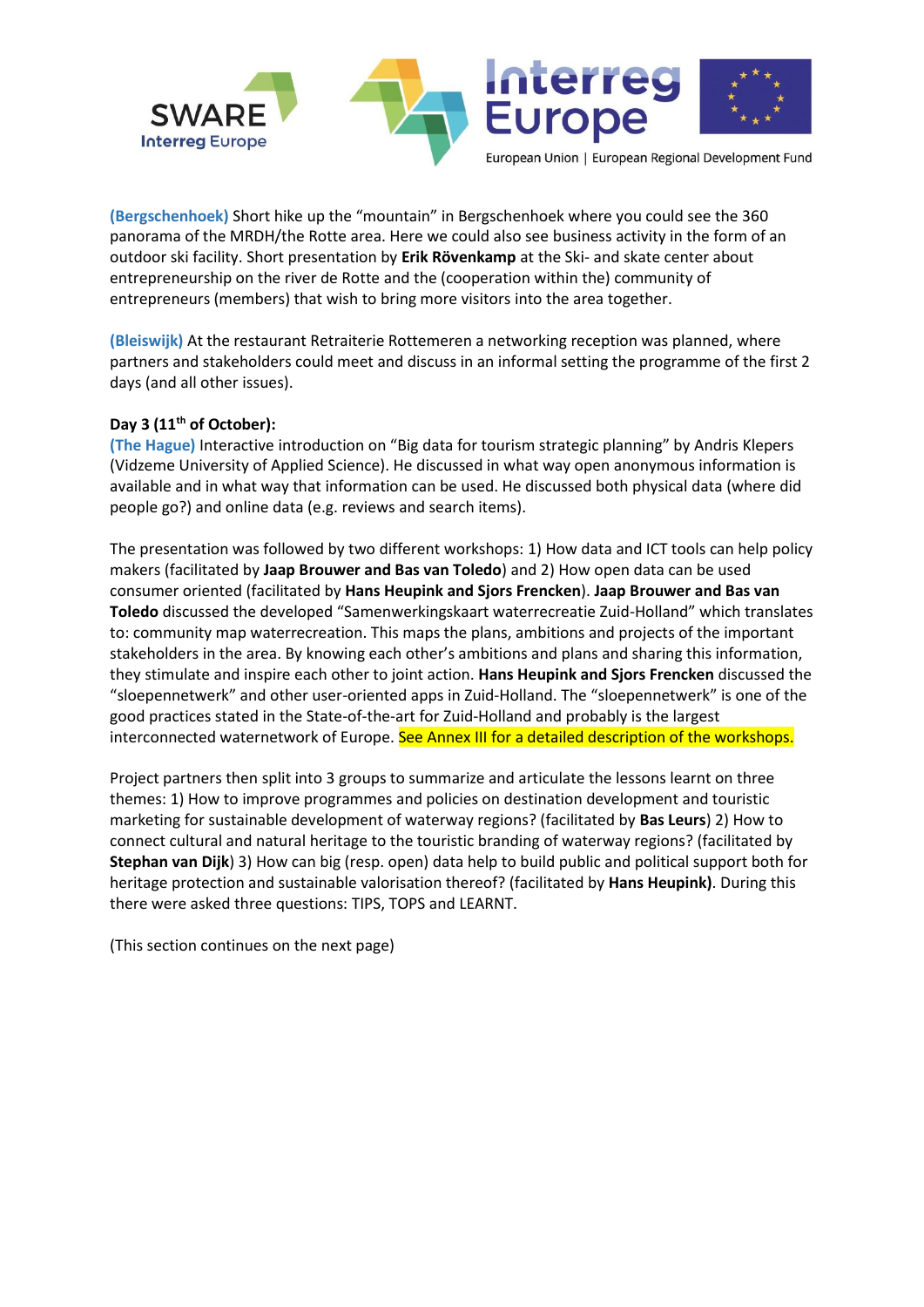

#### **Subgroup 1: programmes and policies**

*Outcome statements on:* 

reg Euron SWARE SWARE, KES III - Wednesday 11 October Lessons learnt (1): SWARE, KES III - Wednesday 11 October Focal point: How to improve programmes and policies on destination de-<br>and touristic marketing for sustainable development of waterway regions? Lessons learnt (1): Focal point: How to improve programmes and policies on destination de<br>and touristic marketing for sustainable development of waterway regions? Boltery = Dec TOP:<br>What do consider a good practice you have seen or experienced these days? +Valerie What advice do you have for stakeholders in Zuid-Holland?<br>What could be improved? · Waterbus! · starting the association of . more intolvement of the starting the association of<br>entrepeneurs at the shore Prother<br>Child's coming from them!")<br>colonizing the outskirts<br>(Lightranting of fabric contributing<br>s to society) belinomed fabric<br>S RDNI-campus (small de shore)  $\frac{3}{10}$  community  $\frac{1}{2}$  the users<br>"Have 'm at the stat = then you keep them involved · develop the connectivity of the location in the brand - the strong local use of (instead of Dordwit/Windows/Letc) · call the river "Rhein" (no meuse) · divert the tourists to "our" region (for the German market) · customer-journey Vinderdyk Vills. · STOP Dutch people! · cooperation public & private = strong (Seduce people to stop & exparience)

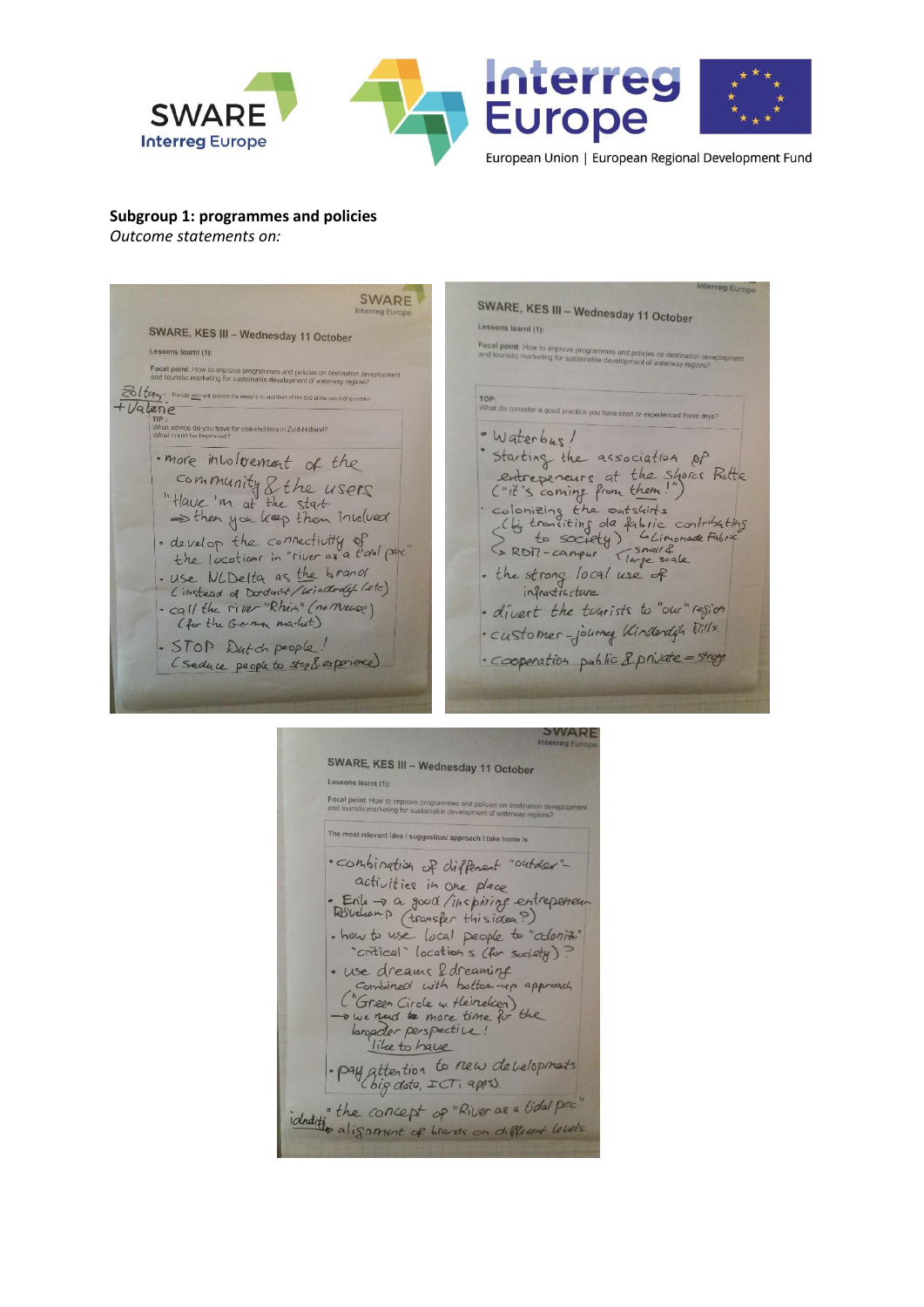

#### **Subgroup 2: touristic branding**

*Outcome statements on:* 

SWARD SWARE **SWARE, KES III - Wednesday 11 October** SWARE, KES III - Wednesday 11 October Lessons learnt (2) Lessons learnt (2): Focal point: How to connect cultural and natural heritage to the touristic branding of waterway regions? Focal point: How to connect cultural and natural heritage to the touristic branding of waterway regions? TIP :<br>What advice do you have for stakeholders in Zuid-Holland?<br>What could be improved? TOP:<br>What do consider a good practice you have seen or experienced these days? - Easy names for towristic locations - Educational Values of the Bieschbos -Museum in Voorburg.<br>Lo And the usage of heritage and awareness - Involve conative people more - Awareness of local experts<br>- Awareness of local expertise -Transformation of the RDM-campus - Passion of takeholders and users - Visual representation of cultural an natural -Visual representation of called<br>heritage can be the most effective - Re use of buildings

| SWARE, KES III - Wednesday 11 October                        |                                                                                                                                               |
|--------------------------------------------------------------|-----------------------------------------------------------------------------------------------------------------------------------------------|
| Lessons learnt (2):                                          |                                                                                                                                               |
| waterway regions?                                            |                                                                                                                                               |
| The most relevant idea / suggestion/ approach I take home is |                                                                                                                                               |
|                                                              |                                                                                                                                               |
|                                                              |                                                                                                                                               |
|                                                              |                                                                                                                                               |
|                                                              |                                                                                                                                               |
|                                                              |                                                                                                                                               |
|                                                              |                                                                                                                                               |
|                                                              |                                                                                                                                               |
|                                                              |                                                                                                                                               |
|                                                              |                                                                                                                                               |
|                                                              | Focal point: How to connect cultural and natural heritage to the touristic branding of<br>-Collabozation at every level<br>- Umbælla bzanding |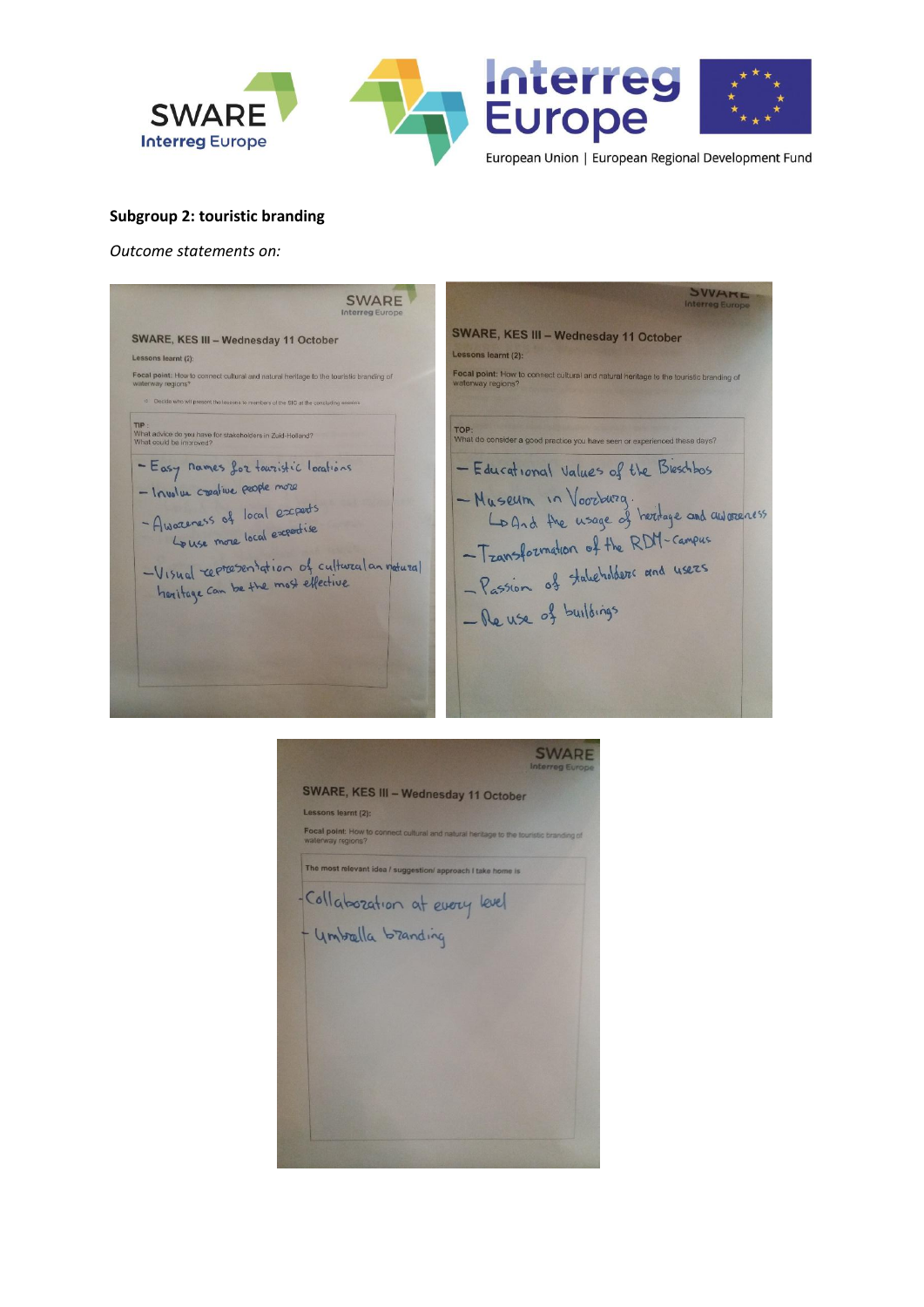

**Subgroup 3: big data** 

*Outcome statements on:* 

**SWARE** SWARE, KES III - Wednesday 11 October Lessons learnt (3): SWARE, KES III - Wednesday 11 October Focal point: How can big (or open) data help to build public and political support Lessons learnt (3): .<br>Focal point: How can big (or open) data help to build public and political support<br>both for heritage protection and sustainable valorisation thereof? who will creased the lessons to mombers of the SIG at the cor or experienced these days? wice do you have for stakeholders in Zuid-Holland<br>uld be improved? Boat sharing concept (Rith Without Nata = policy! -data population -local knowledge Poncourage people to use new things  $iS - \frac{1}{2}$ Watercansencaart  $power|u| \rightarrow$ Crowd-sharing" = governance/public involvement Templates -> on all levels! perdional level. & D essentiall -> Dad use Linderdyk Ls exchange exp. journe/old VISTIONS Customer journey dal Part Sportial data -> aventable over all offices

Interreg Europe SWARE, KES III - Wednesday 11 October Lessons learnt (3): Focal point: How can big (or open) data help to build public and political support<br>both for heritage protection and sustainable valorisation thereof? The most relevant idea / suggestion/ approach I take home is Tipp: Community mapping : 415-structure : GIS-management<br>Sgordrnmental Pons): oding: what is not best which is not best best best directly and the state below the state below of the context of the state below of the context of the state below of the context of the context of the context of th  $\cup$  $\overline{\phantom{a}}$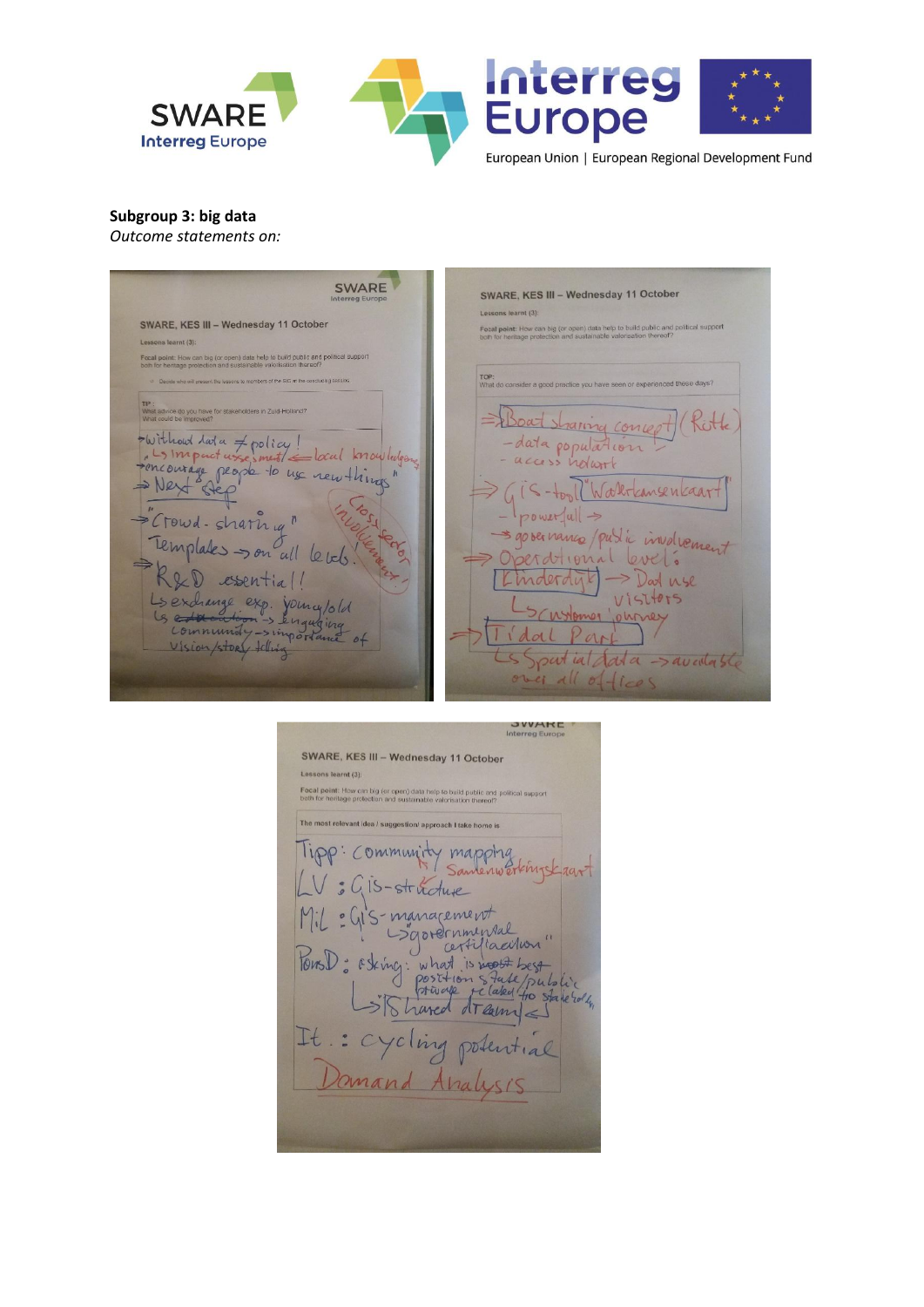

### **2. Title of good practice(s) involved in the transfer visit and introduced to the participating partners:**

- Waterbus
- River as a tidal park
- RDM campus
- **Kinderdijk Mills**
- **Biesbosch**
- **Dordrecht**
- NL Delta
	- Plezierrivier de Rotte

## **3. Title of good practice(s) transferred or potentially transferable to any participating partners:**

- See list above (NL).
- See description of workshops (VAR)

### **4. Lessons learnt during the KES**

Although the territorial contexts of the partners are different from each other, the social context, and the challenges are quite similar. Therefore, good practices presented and shared between partners have aspects that can be useful to all partners.

One of the main lessons learnt is the importance of branding your destinations. In Zuid-Holland it was shown that one of the key elements of attracting tourists (foreign or native) is a good marketing (built upon the true authenticity of your region) strategy and management. Big-data plays an important role in defining your marketing strategy.

It is also learnt that many initiatives/projects take place because of a shared dream/vision among many different stakeholders. It is important that there is collaboration at every level.

Another lesson learnt in Zuid-Holland is the many purposes/functionalities the waterways and its surrounding areas have. The usage of public transport (Waterbus) for example serves to bring tourists to key destinations in an effective way and day-to-day-users (such as students) to their final destination. It also is an innovative solution to problems such as traffic jams and air pollution. Furthermore, the reuse of heritage buildings along inland waterways (such as the RDM campus) shows how this (reuse) can stimulate the awareness and the economical utilization of the potential of the area. It was also learnt that flood protection works can also serve as urban recreational features. **Example 20**<br> **Examples 20**<br> **Examples 20**<br> **Examples 20**<br> **Examples 20**<br> **Examples 20**<br> **Examples 20**<br> **Examples 20**<br> **Examples 20**<br> **Examples 20**<br> **Examples 20**<br> **Examples 20**<br> **Examples 20**<br> **Examples 20**<br> **Examples 20** 

Additionally it was learnt that it is very important to build your strategy on what takes place in your region and how communities are involved. That goes further than just knowing which kind of heritage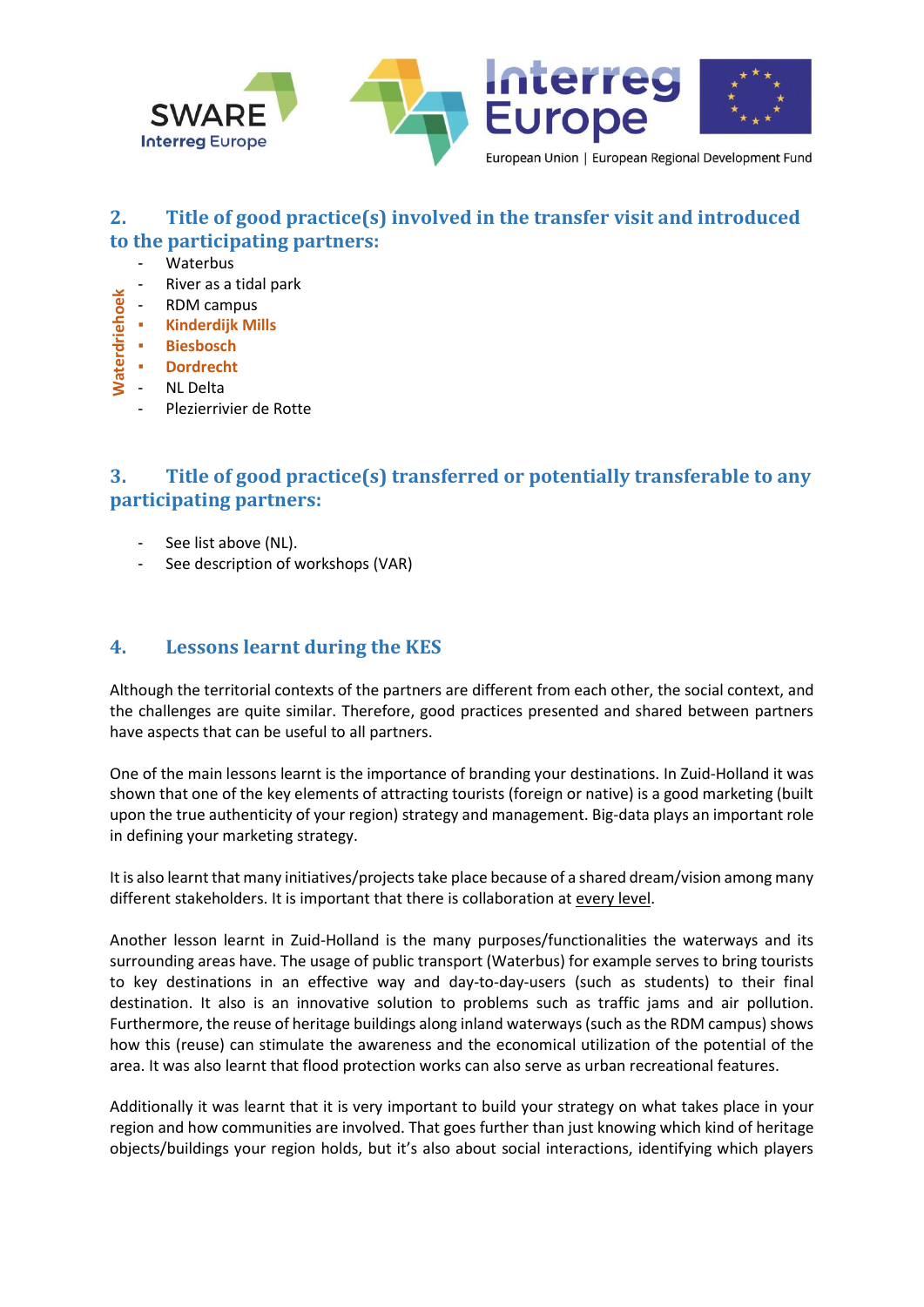

are involved and where the energy is found. This is essential to create initiatives that really have consequences for the people and environment. Focus on the coalitions of the willing. The rest will follow later.

Some good practices in this KES showed how tourism services can work complementary with (social) education and (re)integrating groups in society.

### **5. Proposed actions**

There are multiple actions proposed by the partners. Most of them consider specific actions within the different regions, but also unique actions on a project wide (EU) level are proposed. Agreeable is that stakeholder meetings should be held in all five regions to inform the regional stakeholders of the outcome of the KES in Zuid-Holland. It is important to involve the stakeholder and institutional learning group (SIG) in the development of the action planning phase.

(some of) The good practices discussed during the 3rd Interregional Exchange Session in Zuid-Holland can function very well as good examples for policy makers in other regions. Not copying one on one to other regions of certain good practices, but to amend and adapt it in a way that is useful for the own region.

Integrate digital platforms in plan-making and communication to stakeholders, policy-makers and visitors. Also pay attention to new developments, such as apps, ICT-tools and big data, and use well known and good functioning instruments. Analyse the influence of big data on decision making and how it can be help to secure long term plans and execution with long term commitment.

Make more use of local expertise, the community, the users, and volunteers. A good bottom-up involvement will pave the way for the success of projects. Take care of their needs and respect and help them where you can (e.g. the PPN).

Create destinations along the waterways and benefit from local stories. Make it possible to moor these places, regarding the European Framework Directive (FWD) and the needs of tourists and inhabitants (services).

### **6. Interregional Knowledge Exchange Session Statement of outcomes**

Considering the discussions during the three-day visit (e.g. during study visits, presentations and workshops) and the provided conclusion reports by all partners, the statements below summarize the most important outcomes of the third Interregional KES visit for the SWARE project. The statements are numbered in no specific order of importance.

1. Again, the importance to have a common vision/goal/dream is stipulated, from which a common strategy and a common execution flows. It needs a long term commitment, organized in governance, policy instruments, process management and funding.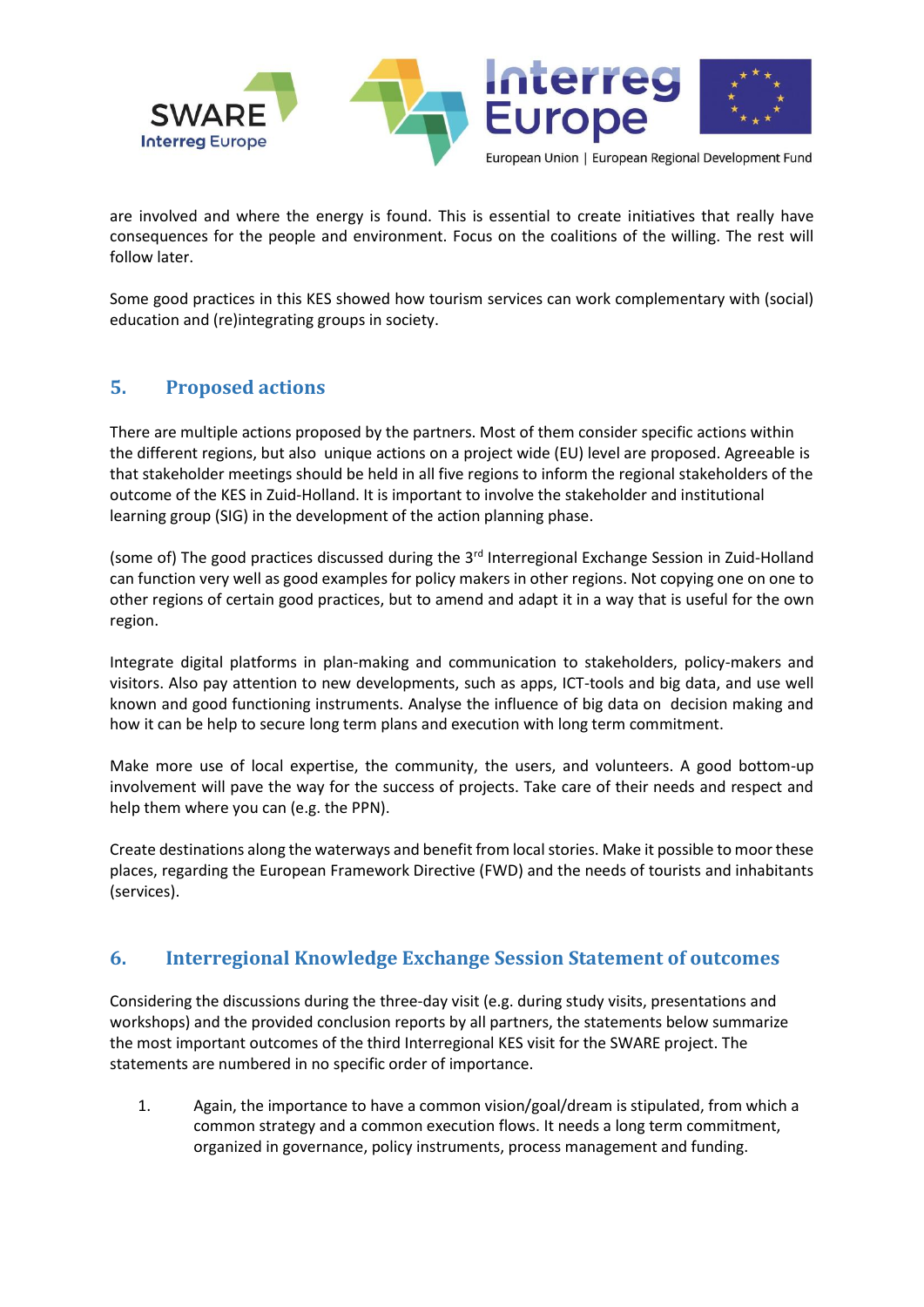

- 2. Branding is much more than communication, it also includes spatial planning and development. It starts with a vision and ambition. And knowing your identity, knowing your starting point. All people involved want the brand to serve as a compass for relevant developments within the area. There have to be stakeholders that take responsibility with endurance and governmental involvement is essential.
- 3. Visionary entrepreneurs and volunteers are a key factor in the sustainable development and management of economical/touristic areas. They should be valued as such and thus receive the necessary support from regional planning authorities.
- 4. Successes of the past stimulate the opportunity of more successful projects in the future. The SWARE projects underlines that the development of a good practice database can act as a catalyst for involvement and investment of projects Europewide.
- 5. …